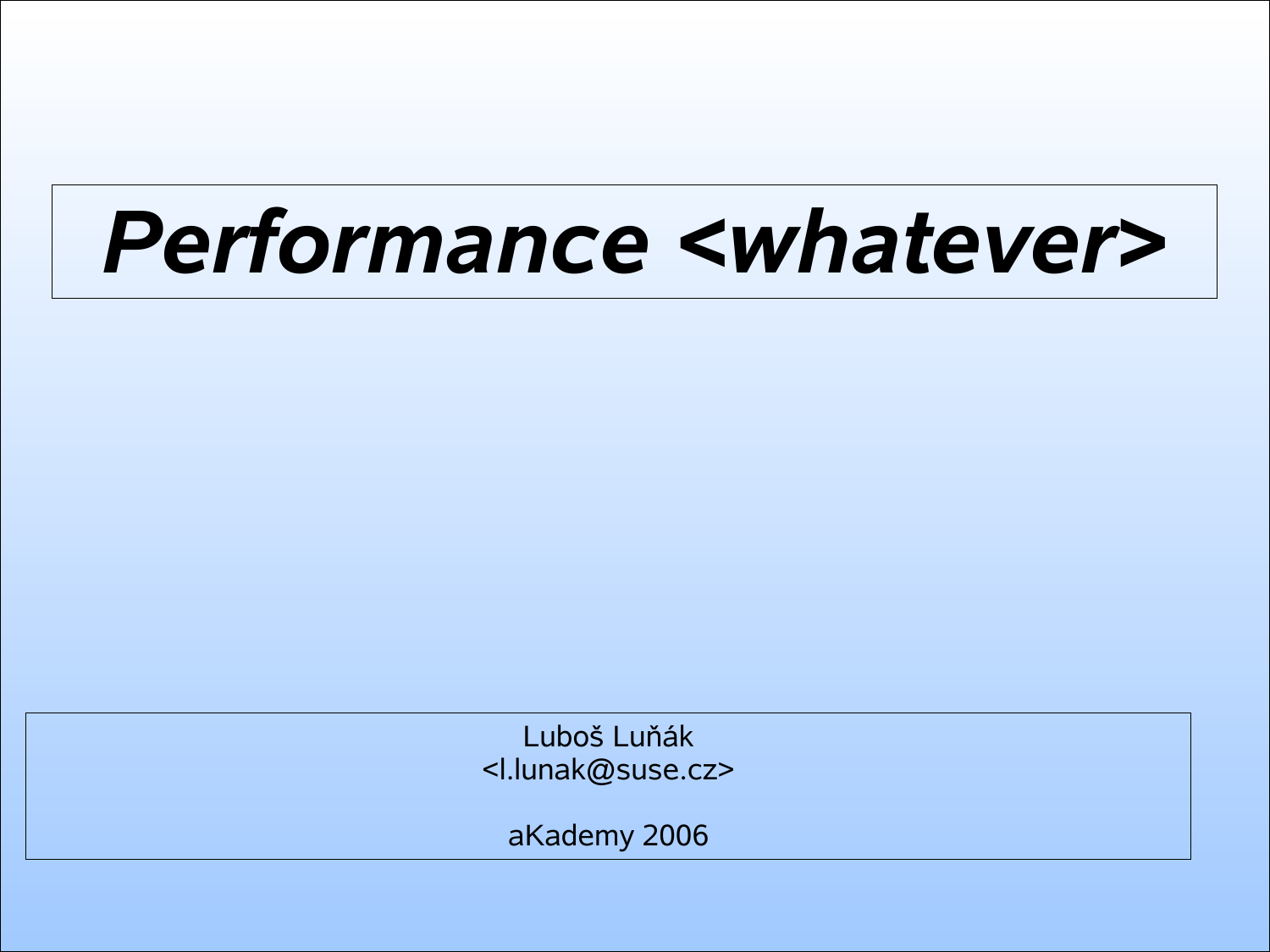# KDE performance

Is not that good Windows 95 is so much faster And don't let me get started on Jet Pac

Is not that bad either We are not noticeably worse than comparable competition In fact, we are even often better There's incomparable competition

So, no need to be very nervous But we can still improve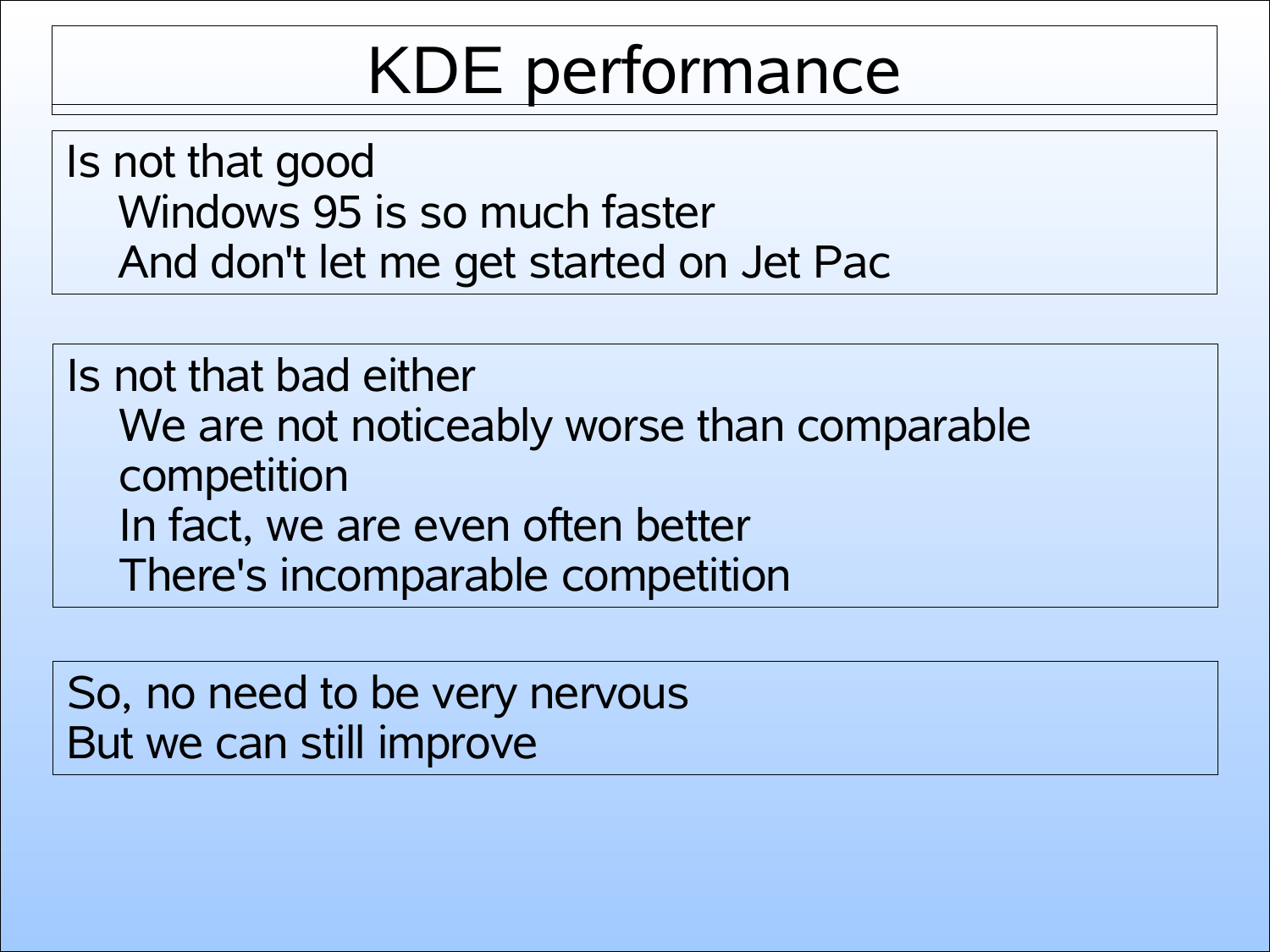# It's bad because

(Some) libraries we use are bad Dynamic linker (shared libraries) is bad I/O performance is bad Really stupid mistakes are bad Many small things add up Nice things are sometimes not fast Unneeded things are done Initial resource usage is large because our framework is large (libraries)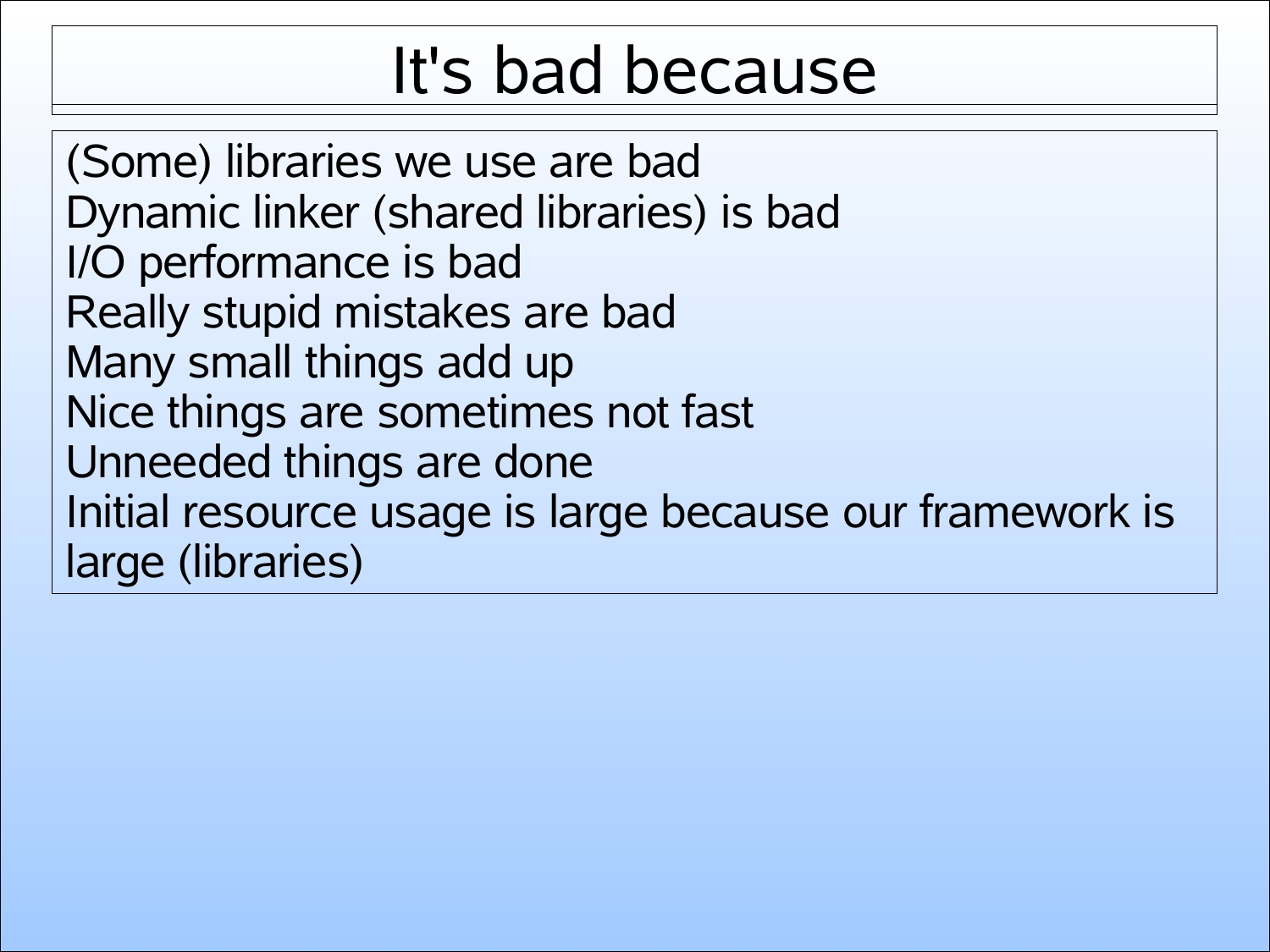# What to do

Find the problem Analyze the problem Do NOT guess **Measure** Verify assumptions Speed: cachegrind, sysprof Memory: exmap, xrestop, kmtrace Fix the problem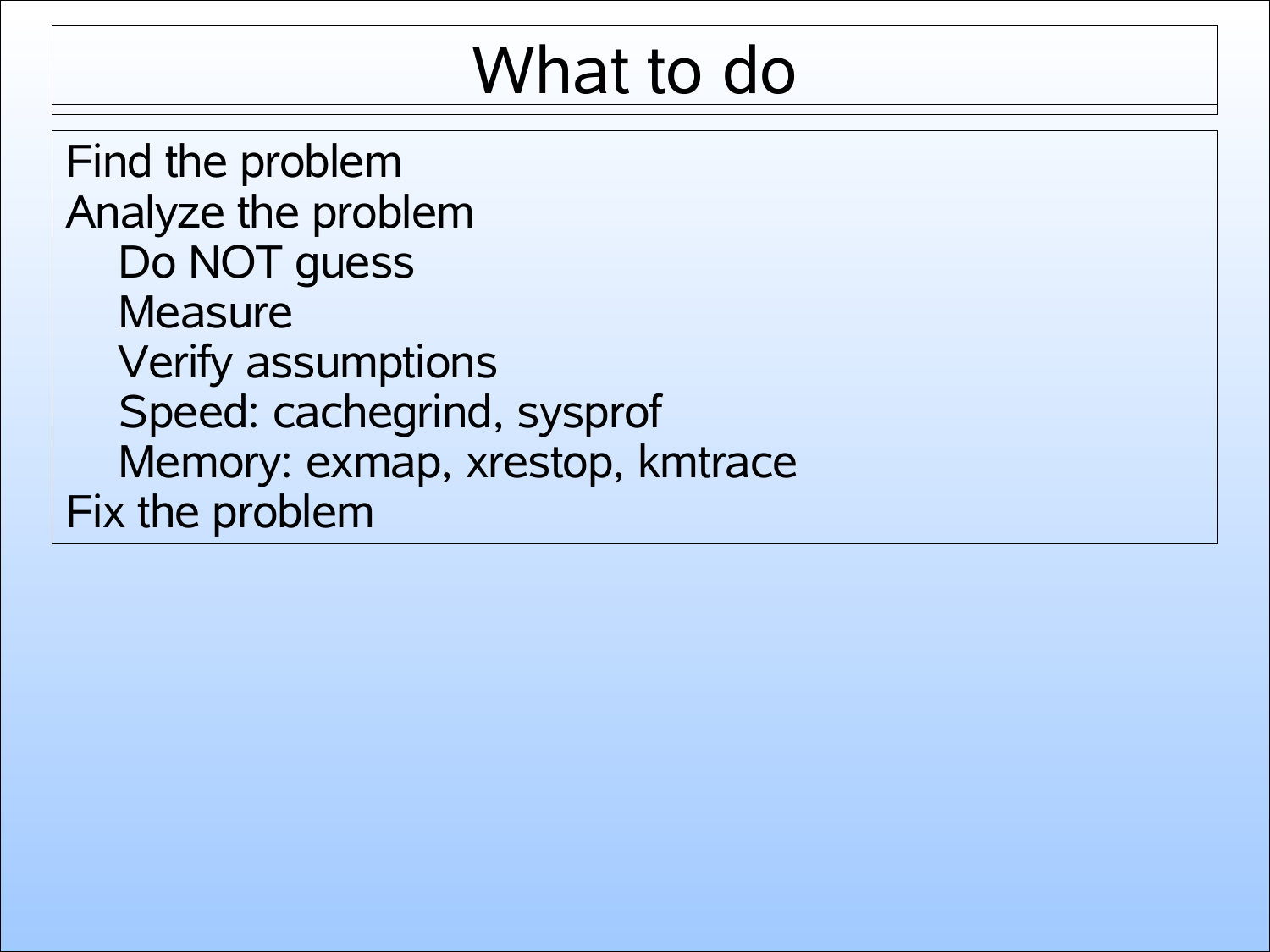#### On-demand initialization #1

```
Foo::Foo()
\{ \dots object = new Object; \dots \}
```

```
Foo::~Foo()
{ ... delete object; }
```

```
void Foo::foo()
{ ... object->use(); ... }
```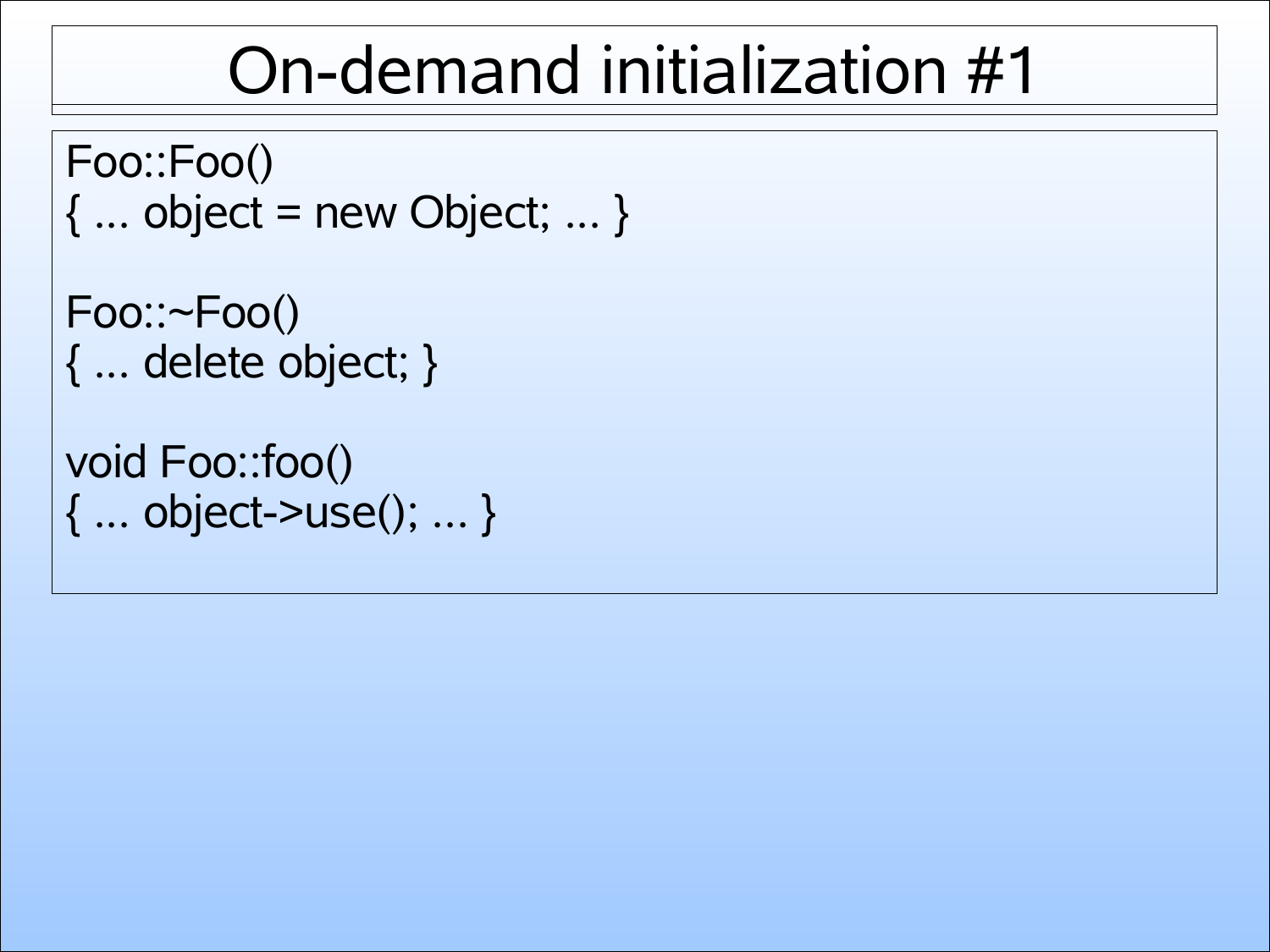#### On-demand initialization #2

```
Foo::Foo()
\{ ... object = NULL; ... \}Foo::~Foo()
{ ... delete _object; }
void Foo::foo()
{ ... object()->use(); ... }
Object* Foo::object()
{
if( object == NULL )_object = new Object;
return object;
}
```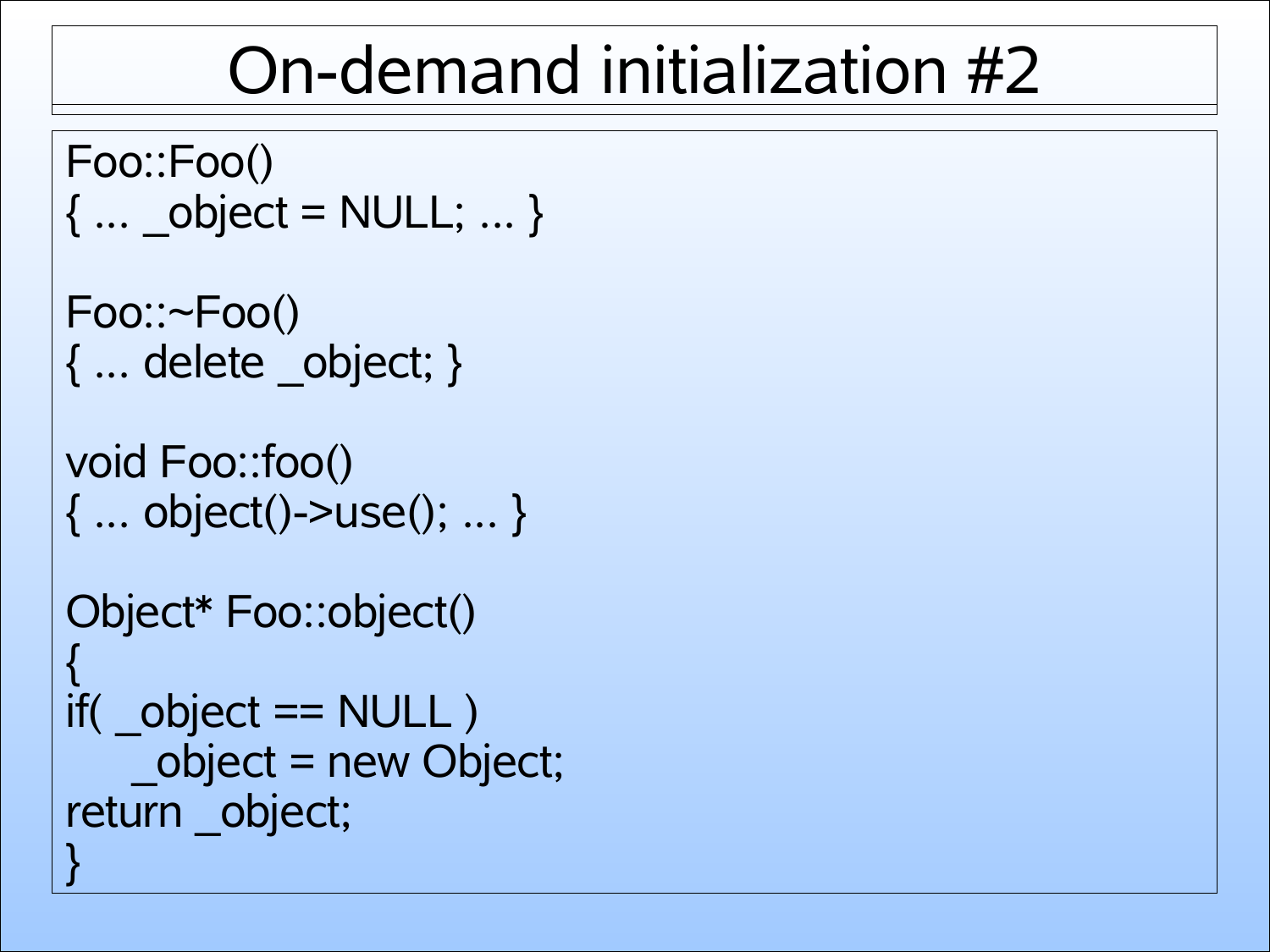# **Caching**

Don't do the same thing over and over Save the result somewhere Check that the input hasn't changed E.g. ksycoca We do many things during startup of every KDE application KConfig, QSettings are rather inefficient Some things are repeated by every application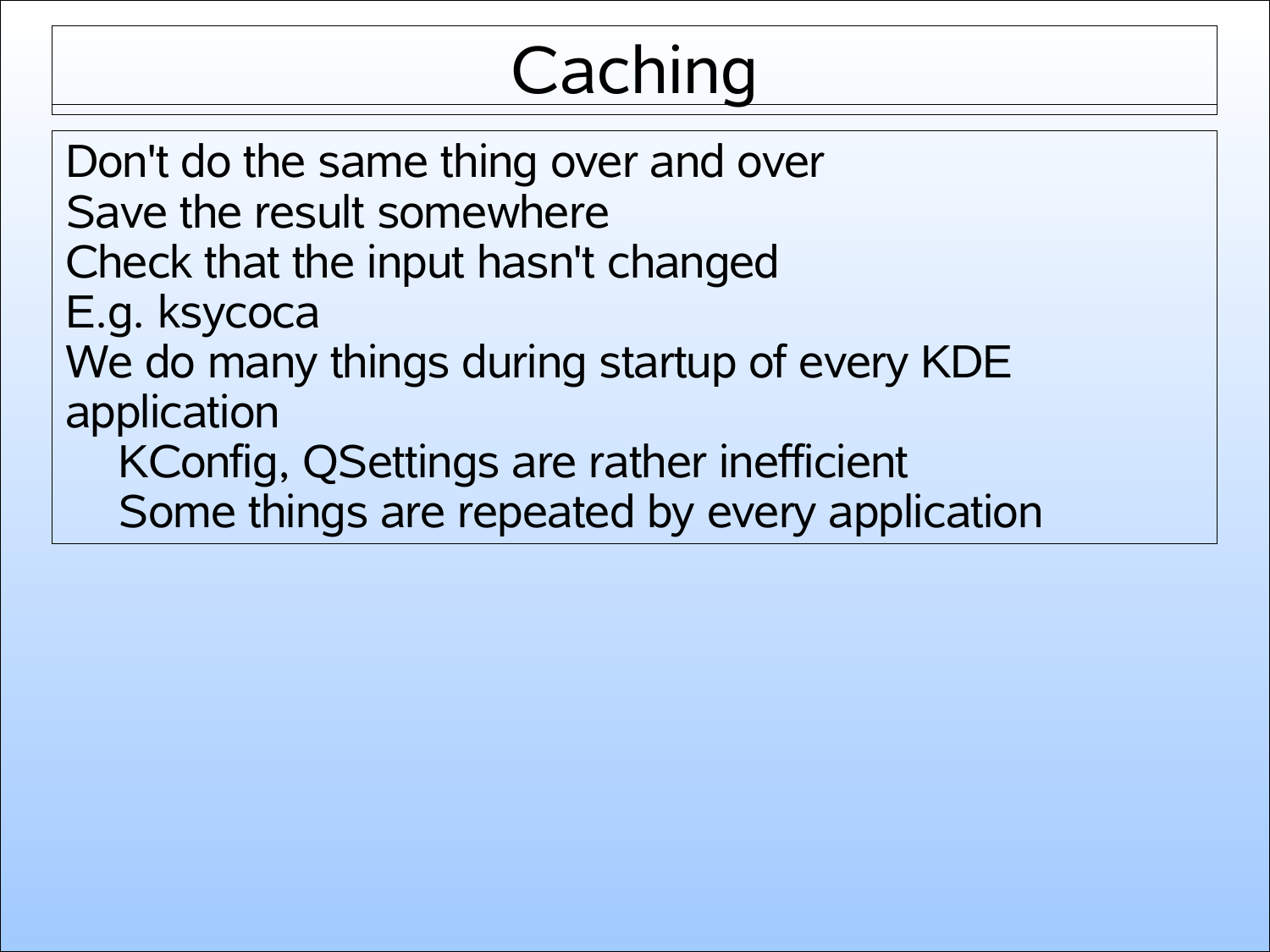# I/O performance #1

Time for this year's quiz 1) loading one 50M file 2) loading 1000 x 5k files (=5M) Which is faster? faster is 1) it's the same faster is 2)

Disk seeks are VERY slow (~10ms)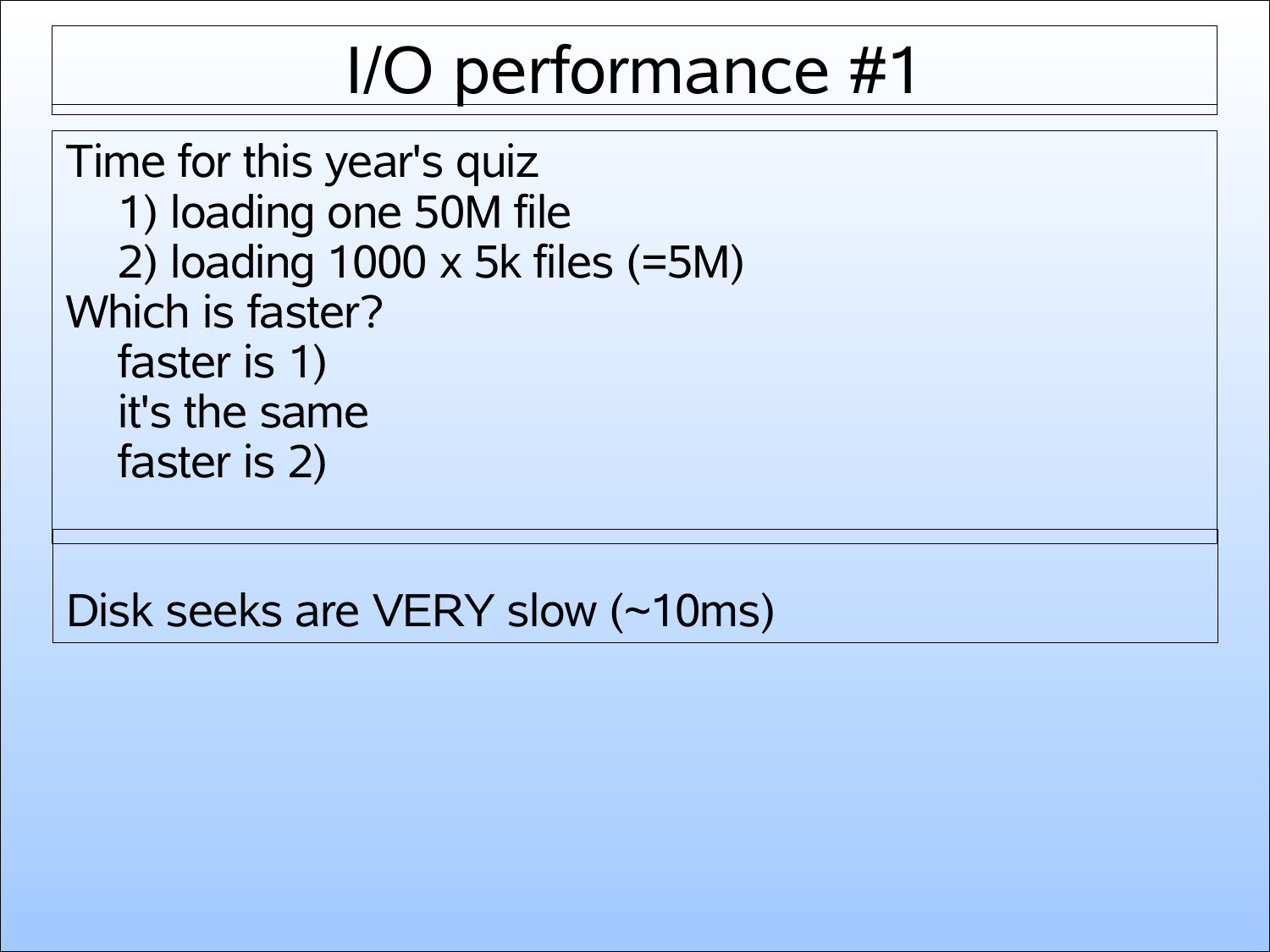# I/O performance #2

Try to avoid many small files Create a single cache file at build time Create a single cache file at runtime Don't forget watching for changes On-demand loading Kernel could(?) help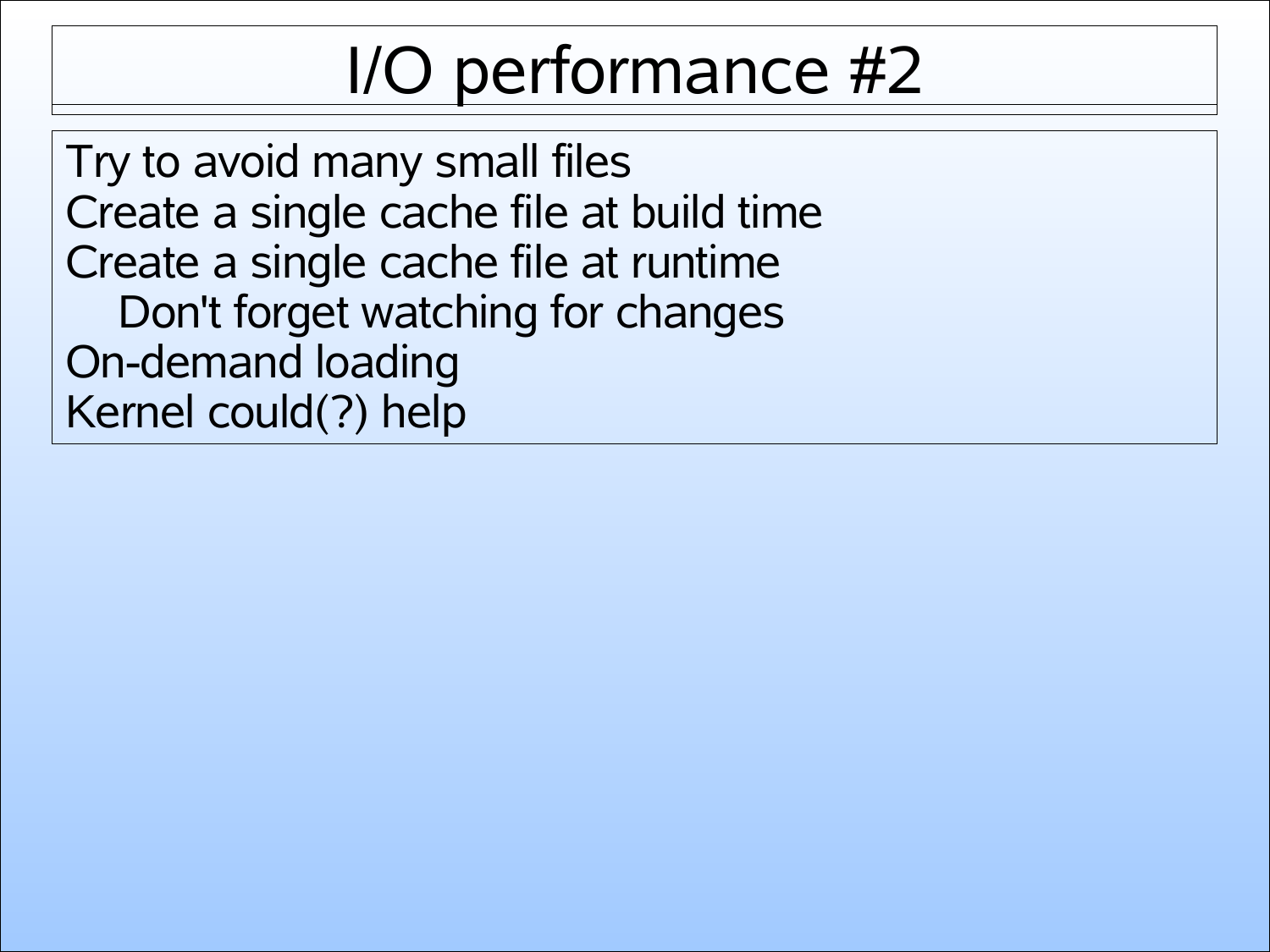#### Cheat!

Seriously :) Show progress Provide early feedback Optimize the common case Optimize big bottlenecks